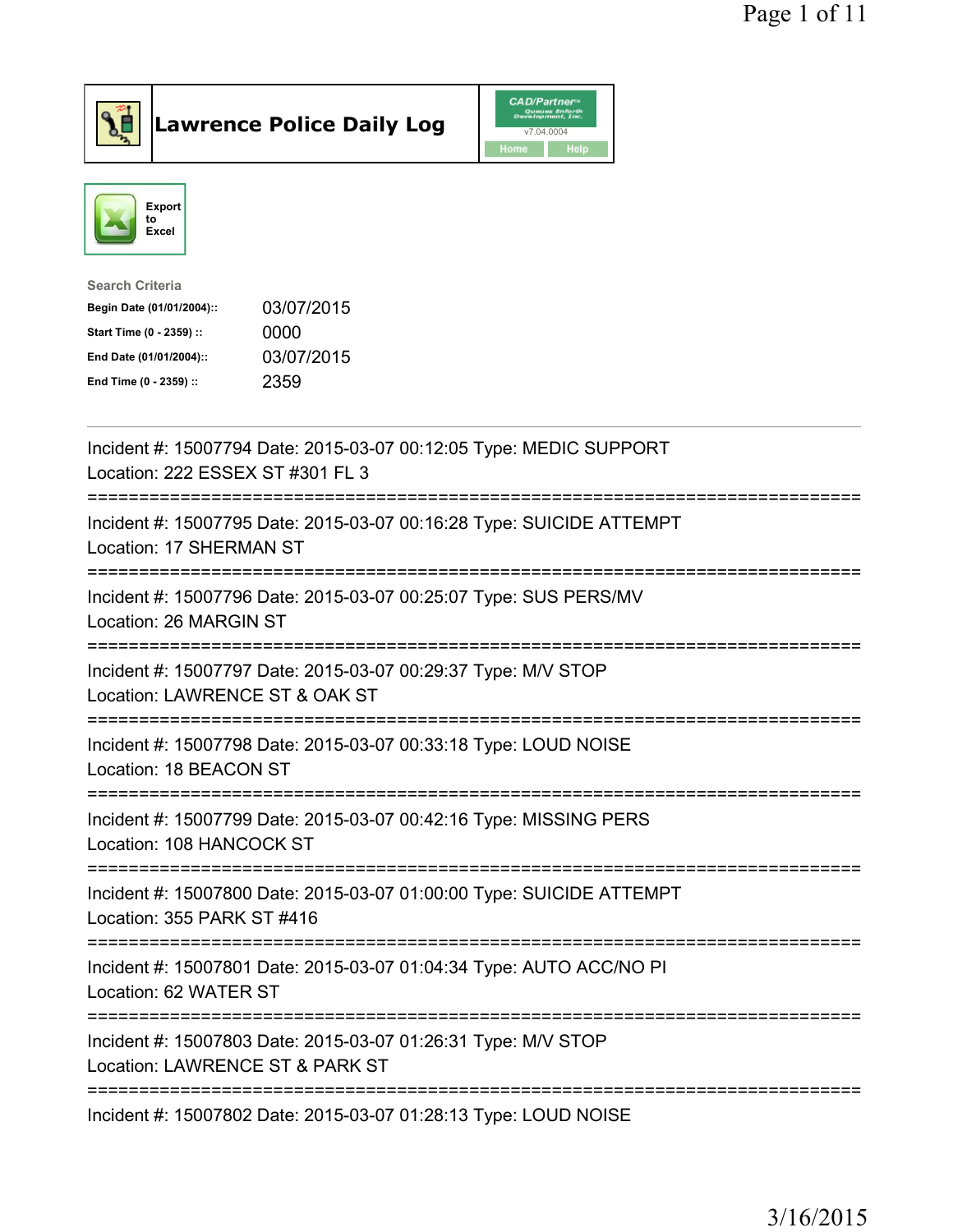Location: 36 MANCHESTER ST FL 2 =========================================================================== Incident #: 15007804 Date: 2015-03-07 01:57:18 Type: M/V STOP Location: HAVERHILL ST & LAWRENCE ST =========================================================================== Incident #: 15007805 Date: 2015-03-07 02:00:06 Type: SHOTS FIRED Location: 173 WALNUT ST =========================================================================== Incident #: 15007806 Date: 2015-03-07 02:03:53 Type: FIGHT Location: METHUEN ST AND APPLETON ST =========================================================================== Incident #: 15007807 Date: 2015-03-07 02:13:11 Type: M/V STOP Location: HAVERHILL ST AND HAMPSHIRE =========================================================================== Incident #: 15007808 Date: 2015-03-07 02:18:30 Type: A&B D/W PAST Location: 1 GENERAL ST =========================================================================== Incident #: 15007809 Date: 2015-03-07 02:18:43 Type: M/V STOP Location: ANDOVER ST & S BROADWAY =========================================================================== Incident #: 15007810 Date: 2015-03-07 02:24:44 Type: FIGHT Location: BROADWAY & CROSS ST =========================================================================== Incident #: 15007811 Date: 2015-03-07 02:33:53 Type: STOL/MV/PAS Location: 225 ESSEX ST =========================================================================== Incident #: 15007812 Date: 2015-03-07 02:39:02 Type: M/V STOP Location: LAWRENCE ST & MYRTLE ST =========================================================================== Incident #: 15007813 Date: 2015-03-07 02:41:42 Type: M/V STOP Location: S BROADWAY & SHATTUCK ST =========================================================================== Incident #: 15007814 Date: 2015-03-07 02:50:04 Type: DOMESTIC/PROG Location: LYNN ST & S UNION ST =========================================================================== Incident #: 15007815 Date: 2015-03-07 02:51:37 Type: M/V STOP Location: HAVERHILL ST & JACKSON ST =========================================================================== Incident #: 15007816 Date: 2015-03-07 02:54:28 Type: FIGHT Location: 389 BROADWAY =========================================================================== Incident #: 15007817 Date: 2015-03-07 03:14:24 Type: DISTURBANCE Location: 221 OSGOOD ST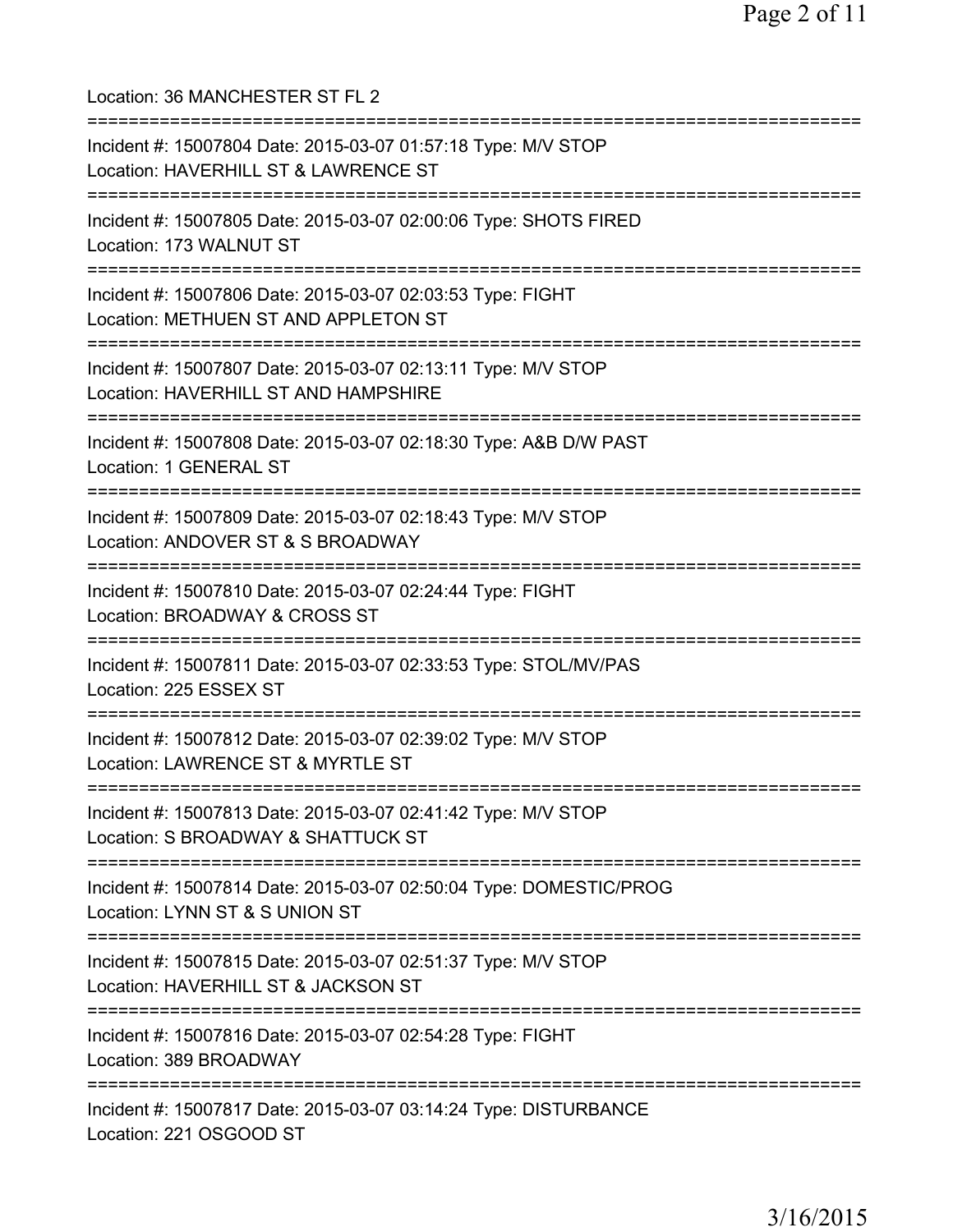| Incident #: 15007818 Date: 2015-03-07 03:31:16 Type: ASSSIT OTHER PD<br>Location: BODWELL AND WARREN                                    |
|-----------------------------------------------------------------------------------------------------------------------------------------|
| Incident #: 15007819 Date: 2015-03-07 03:36:17 Type: M/V STOP<br>Location: 7 BROADWAY AV                                                |
| Incident #: 15007820 Date: 2015-03-07 04:31:31 Type: SHOTS FIRED<br>Location: 56 SPRINGFIELD ST                                         |
| Incident #: 15007821 Date: 2015-03-07 04:43:04 Type: M/V STOP<br>Location: 511 RIVERSIDE DR                                             |
| Incident #: 15007822 Date: 2015-03-07 04:45:35 Type: STOL/MV/PAS<br>Location: 370 BROADWAY                                              |
| Incident #: 15007823 Date: 2015-03-07 04:53:04 Type: LARCENY/PAST<br>Location: 279 PROSPECT ST FL 1                                     |
| Incident #: 15007824 Date: 2015-03-07 05:10:41 Type: SUS PERS/MV<br>Location: 639 BROADWAY                                              |
| Incident #: 15007825 Date: 2015-03-07 05:51:22 Type: ALARMS<br>Location: 468 N CANAL ST                                                 |
| Incident #: 15007826 Date: 2015-03-07 06:19:13 Type: RECOV/STOL/MV<br>Location: 24 CHELMSFORD ST                                        |
| Incident #: 15007827 Date: 2015-03-07 06:29:52 Type: SUS PERS/MV<br>Location: 52 MONTGOMERY ST                                          |
| ==================================<br>Incident #: 15007828 Date: 2015-03-07 06:44:32 Type: M/V STOP<br>Location: ESSEX ST & FRANKLIN ST |
| Incident #: 15007829 Date: 2015-03-07 06:44:50 Type: DOMESTIC/PROG<br>Location: 116 MARSTON ST #C                                       |
| Incident #: 15007830 Date: 2015-03-07 06:56:57 Type: LIC PLATE STO<br>Location: 61 DUCKETT AV                                           |
| Incident #: 15007831 Date: 2015-03-07 07:34:36 Type: DISORDERLY<br>Location: MERRIMACK ST & S BROADWAY                                  |
|                                                                                                                                         |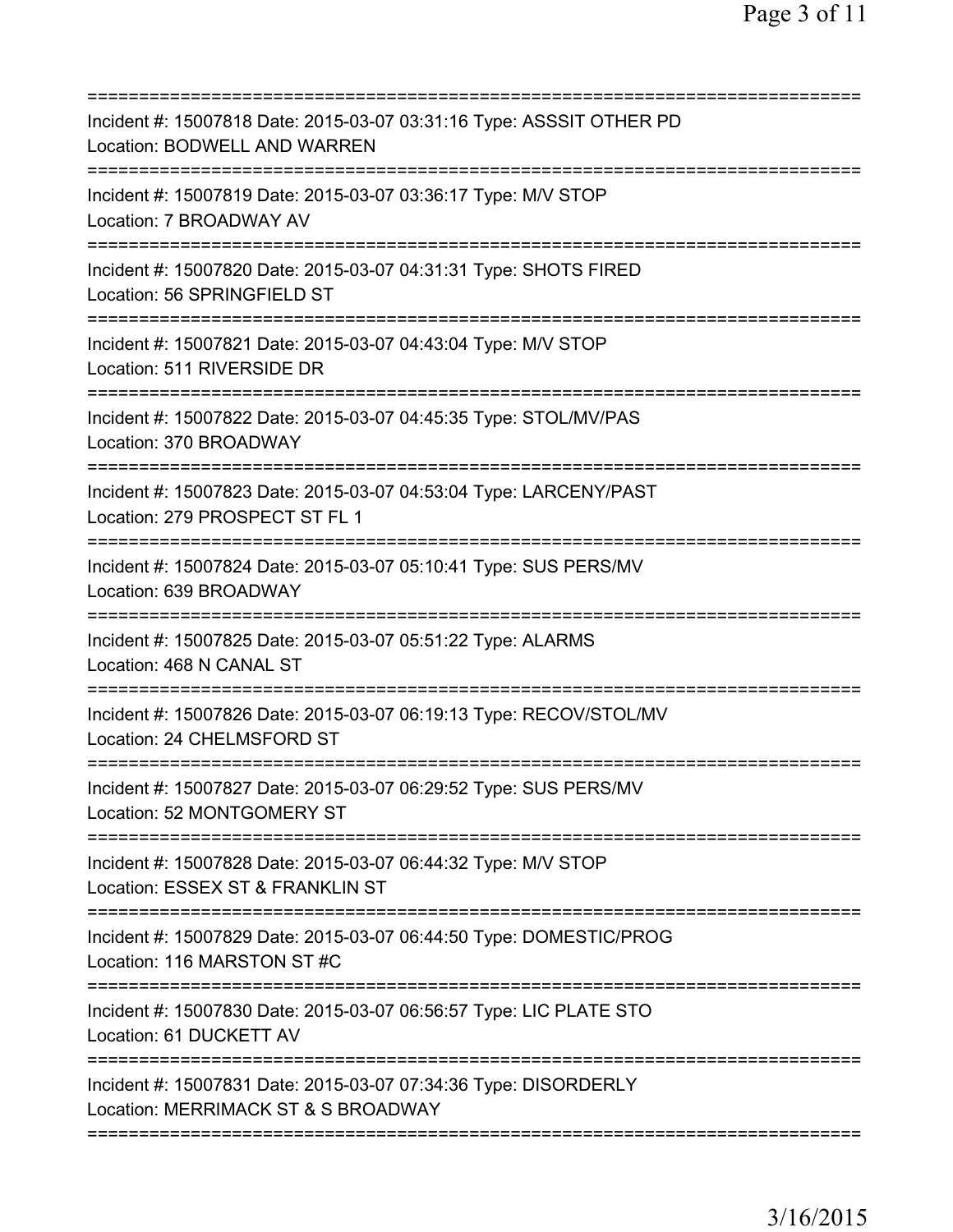| Incident #: 15007832 Date: 2015-03-07 07:39:52 Type: TOW OF M/V<br>Location: 59 MILTON ST                           |
|---------------------------------------------------------------------------------------------------------------------|
| Incident #: 15007833 Date: 2015-03-07 07:52:59 Type: ALARMS<br>Location: 69 STEARNS AV                              |
| Incident #: 15007834 Date: 2015-03-07 07:55:25 Type: B&E/MV/ATTEMP<br>Location: 355 PARK ST                         |
| Incident #: 15007835 Date: 2015-03-07 07:55:50 Type: M/V STOP<br>Location: MERRIMACK ST & PARKER ST                 |
| Incident #: 15007836 Date: 2015-03-07 08:22:18 Type: M/V STOP<br><b>Location: FALLS BRIDGE</b>                      |
| Incident #: 15007837 Date: 2015-03-07 08:52:39 Type: STOL/MV/PAS<br>Location: 2 GROVE ST                            |
| Incident #: 15007838 Date: 2015-03-07 09:11:00 Type: DISTURBANCE<br>Location: LAWRENCE HIGH SCHOOL / 71 N PARISH RD |
| Incident #: 15007839 Date: 2015-03-07 09:25:13 Type: LOST PROPERTY<br>Location: 68 EXETER ST                        |
| Incident #: 15007840 Date: 2015-03-07 09:37:00 Type: STOL/MV/PAS<br>Location: 106 COMMON ST                         |
| Incident #: 15007841 Date: 2015-03-07 09:48:30 Type: TOW OF M/V<br>Location: 65 WOODLAND ST                         |
| Incident #: 15007842 Date: 2015-03-07 09:53:35 Type: B&E/PAST<br>Location: 33 GARFIELD ST                           |
| Incident #: 15007843 Date: 2015-03-07 10:07:37 Type: TOW OF M/V<br>Location: 15 GROVE ST                            |
| Incident #: 15007844 Date: 2015-03-07 10:10:11 Type: TOW OF M/V<br>Location: 112 E HAVERHILL ST                     |
| Incident #: 15007845 Date: 2015-03-07 10:41:19 Type: HIT & RUN M/V<br>Location: 34 GREENWOOD ST                     |
| Incident #: 15007846 Date: 2015-03-07 10:41:37 Type: RECOV/STOL/MV                                                  |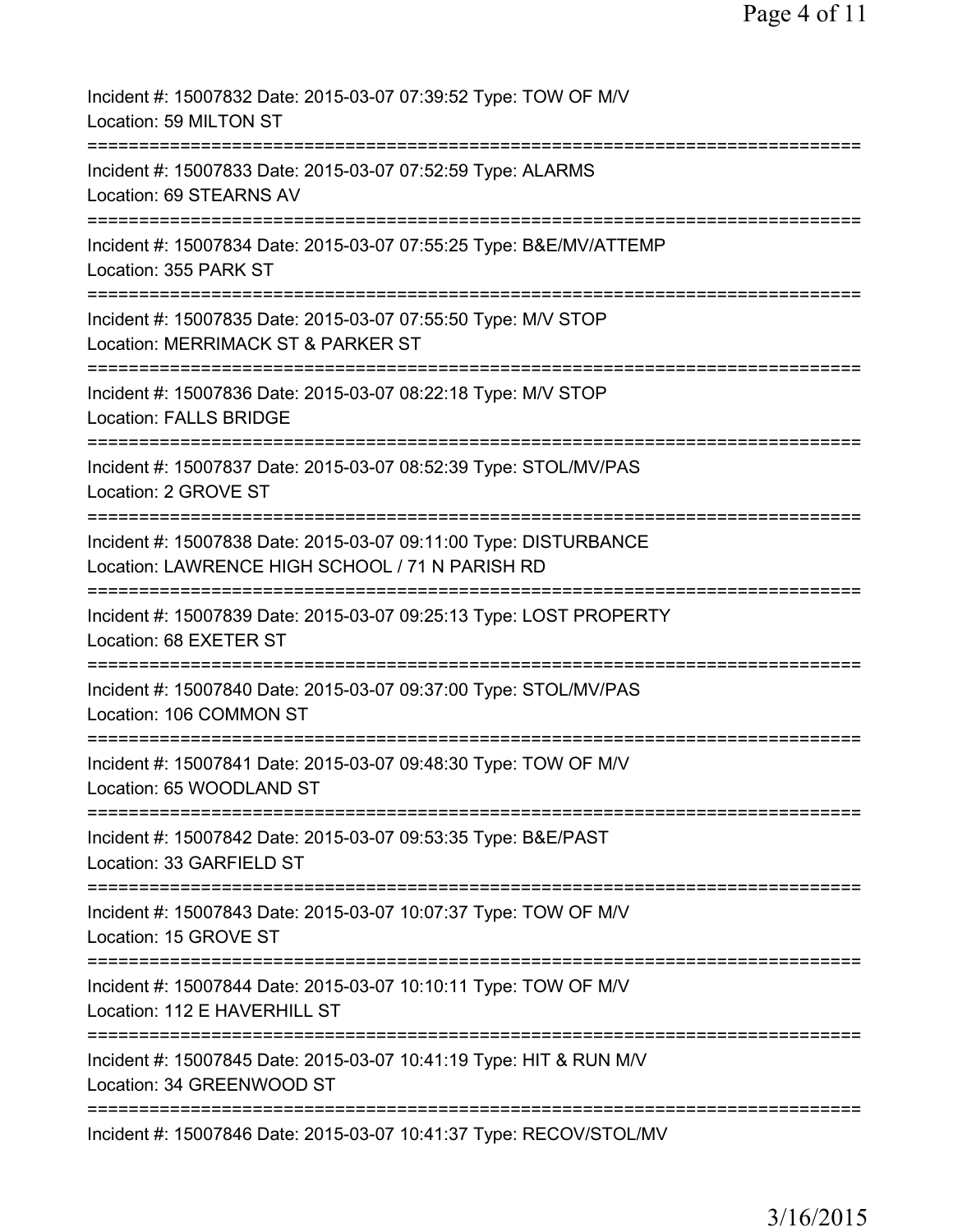Location: 478 RIVERSIDE DR

| Incident #: 15007847 Date: 2015-03-07 10:47:25 Type: ALARM/BURG<br>Location: COMMUNITY DAYCARE / 190 HAMPSHIRE ST                             |
|-----------------------------------------------------------------------------------------------------------------------------------------------|
| Incident #: 15007848 Date: 2015-03-07 11:05:04 Type: MV/BLOCKING<br>Location: 53 CONGRESS ST                                                  |
| Incident #: 15007849 Date: 2015-03-07 11:11:07 Type: STOL/MV/PAS<br>Location: 355 PARK ST                                                     |
| Incident #: 15007850 Date: 2015-03-07 11:12:09 Type: HIT & RUN M/V<br>Location: 700 ESSEX ST                                                  |
| Incident #: 15007851 Date: 2015-03-07 11:24:53 Type: LARCENY/PAST<br>Location: 356 JACKSON ST                                                 |
| ====================================<br>Incident #: 15007852 Date: 2015-03-07 11:25:27 Type: DISABLED MV<br>Location: ARLINGTON ST & BROADWAY |
| :=========================<br>Incident #: 15007853 Date: 2015-03-07 11:25:31 Type: STOL/MV/PAS<br>Location: 33 GARFIELD ST                    |
| Incident #: 15007854 Date: 2015-03-07 11:29:15 Type: CK WELL BEING<br>Location: 38 FULTON ST FL 1                                             |
| Incident #: 15007855 Date: 2015-03-07 11:54:13 Type: MEDIC SUPPORT<br>Location: 51 FERN ST                                                    |
| Incident #: 15007856 Date: 2015-03-07 12:02:36 Type: WIRE DOWN<br>Location: 53 SALEM ST                                                       |
| Incident #: 15007857 Date: 2015-03-07 12:05:25 Type: TOW OF M/V<br>Location: 380 BROADWAY                                                     |
| Incident #: 15007858 Date: 2015-03-07 12:18:59 Type: ALARM/BURG<br>Location: 290 WATER ST                                                     |
| Incident #: 15007859 Date: 2015-03-07 12:20:06 Type: LOST PROPERTY<br>Location: 256 FARNHAM ST                                                |
| Incident #: 15007860 Date: 2015-03-07 12:30:18 Type: B&E/PAST<br>Location: 468 CANAL ST                                                       |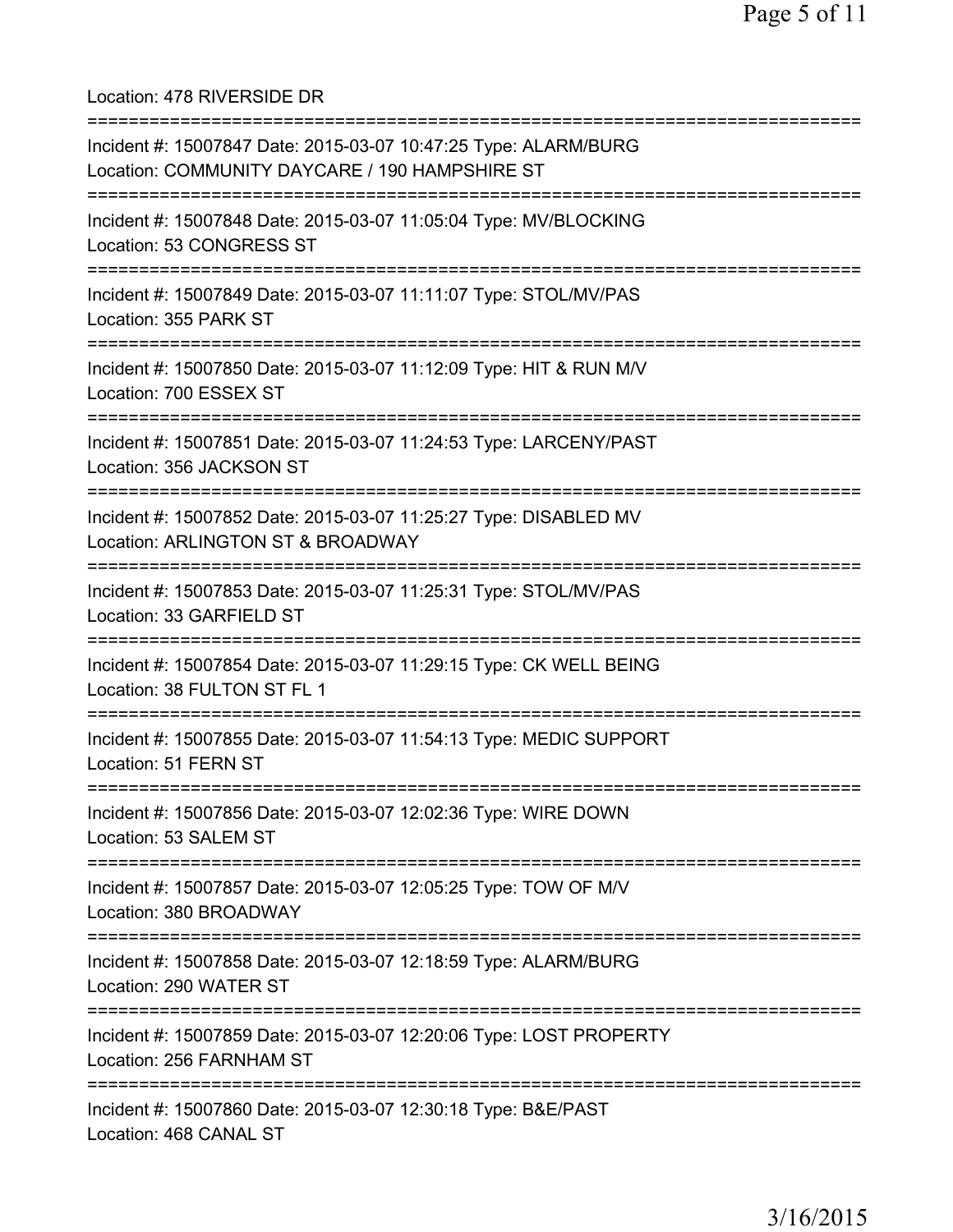| Incident #: 15007861 Date: 2015-03-07 12:43:11 Type: M/V STOP<br>Location: 404 HAVERHILL ST                                      |
|----------------------------------------------------------------------------------------------------------------------------------|
| Incident #: 15007862 Date: 2015-03-07 12:54:24 Type: AUTO ACC/NO PI<br>Location: VALLEY FORUM / 654 S UNION ST                   |
| Incident #: 15007863 Date: 2015-03-07 13:03:07 Type: AUTO ACC/NO PI<br>Location: OSGOOD ST & SALEM ST<br>======================= |
| Incident #: 15007864 Date: 2015-03-07 13:15:08 Type: ALARM/BURG<br>Location: OFFICE OF LEONARD DEGNAN / 81 SALEM ST              |
| Incident #: 15007865 Date: 2015-03-07 13:18:22 Type: TOW OF M/V<br>Location: 380 BROADWAY                                        |
| Incident #: 15007866 Date: 2015-03-07 13:36:40 Type: UNWANTEDGUEST<br>Location: 12 FAIRMONT ST #3                                |
| Incident #: 15007867 Date: 2015-03-07 14:07:49 Type: DOMESTIC/PROG<br>Location: OCOA MARKET / 461 HAMPSHIRE ST                   |
| Incident #: 15007868 Date: 2015-03-07 14:08:32 Type: UNKNOWN PROB<br>Location: 24 ORCHARD ST                                     |
| Incident #: 15007869 Date: 2015-03-07 14:09:03 Type: TOW OF M/V<br>Location: 205 PARK ST                                         |
| Incident #: 15007870 Date: 2015-03-07 14:33:30 Type: B&E/MV/PAST<br>Location: HEMLOCK ST & LAWRENCE ST                           |
| Incident #: 15007871 Date: 2015-03-07 14:42:25 Type: INVEST CONT<br>Location: 18 MARKET ST                                       |
| Incident #: 15007872 Date: 2015-03-07 14:48:25 Type: MV/BLOCKING<br>Location: 21 WASHINGTON ST                                   |
| Incident #: 15007873 Date: 2015-03-07 14:51:35 Type: AUTO ACC/NO PI<br>Location: 8 LEXINGTON ST                                  |
| Incident #: 15007874 Date: 2015-03-07 15:06:12 Type: WIRE DOWN<br>Location: BROADWAY & CROSS ST                                  |
|                                                                                                                                  |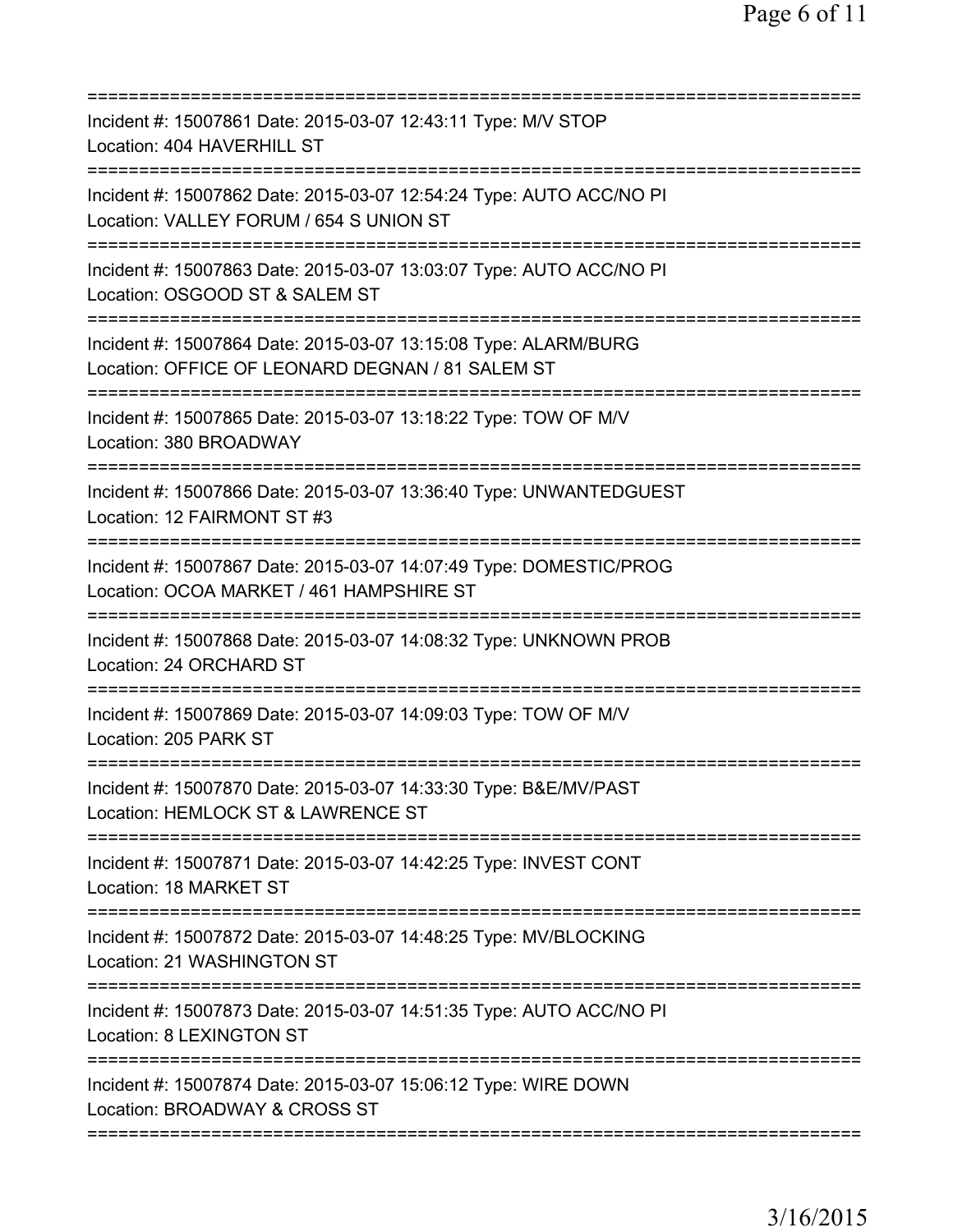Incident #: 15007875 Date: 2015-03-07 15:08:44 Type: RECOV/STOL/MV Location: ALDER ST =========================================================================== Incident #: 15007876 Date: 2015-03-07 15:17:32 Type: HIT & RUN M/V Location: WALK-IN / FLORENCE AV & HAVERHILL ST =========================================================================== Incident #: 15007877 Date: 2015-03-07 15:22:20 Type: STOLEN PROP Location: WALKIN / 12 METHUEN ST =========================================================================== Incident #: 15007878 Date: 2015-03-07 16:22:36 Type: AUTO ACC/PI Location: BOXFORD ST & PHILLIPS ST =========================================================================== Incident #: 15007879 Date: 2015-03-07 16:28:04 Type: AUTO ACC/NO PI Location: 473 ESSEX ST =========================================================================== Incident #: 15007880 Date: 2015-03-07 16:47:14 Type: MAN DOWN Location: AMESBURY ST & COMMON ST =========================================================================== Incident #: 15007881 Date: 2015-03-07 16:48:03 Type: RECOV/STOL/MV Location: BAILEY ST =========================================================================== Incident #: 15007882 Date: 2015-03-07 16:57:13 Type: AUTO ACC/PI Location: PUEBLO SUPERMARKET / 309 PARK ST =========================================================================== Incident #: 15007883 Date: 2015-03-07 17:00:30 Type: LARCENY/PAST Location: 700 ESSEX ST =========================================================================== Incident #: 15007884 Date: 2015-03-07 17:09:34 Type: SUS PERS/MV Location: ADVANCED BEAUTY SALON / 12 NEWBURY ST =========================================================================== Incident #: 15007885 Date: 2015-03-07 17:24:01 Type: M/V STOP Location: LAWRENCE ST & LEXINGTON ST =========================================================================== Incident #: 15007886 Date: 2015-03-07 17:24:50 Type: M/V STOP Location: 700 ESSEX ST =========================================================================== Incident #: 15007887 Date: 2015-03-07 17:25:06 Type: DOMESTIC/PROG Location: 243 S BROADWAY #APT 4 =========================================================================== Incident #: 15007888 Date: 2015-03-07 17:37:24 Type: M/V STOP Location: BROADWAY & LOWELL ST =========================================================================== Incident #: 15007889 Date: 2015-03-07 17:40:15 Type: M/V STOP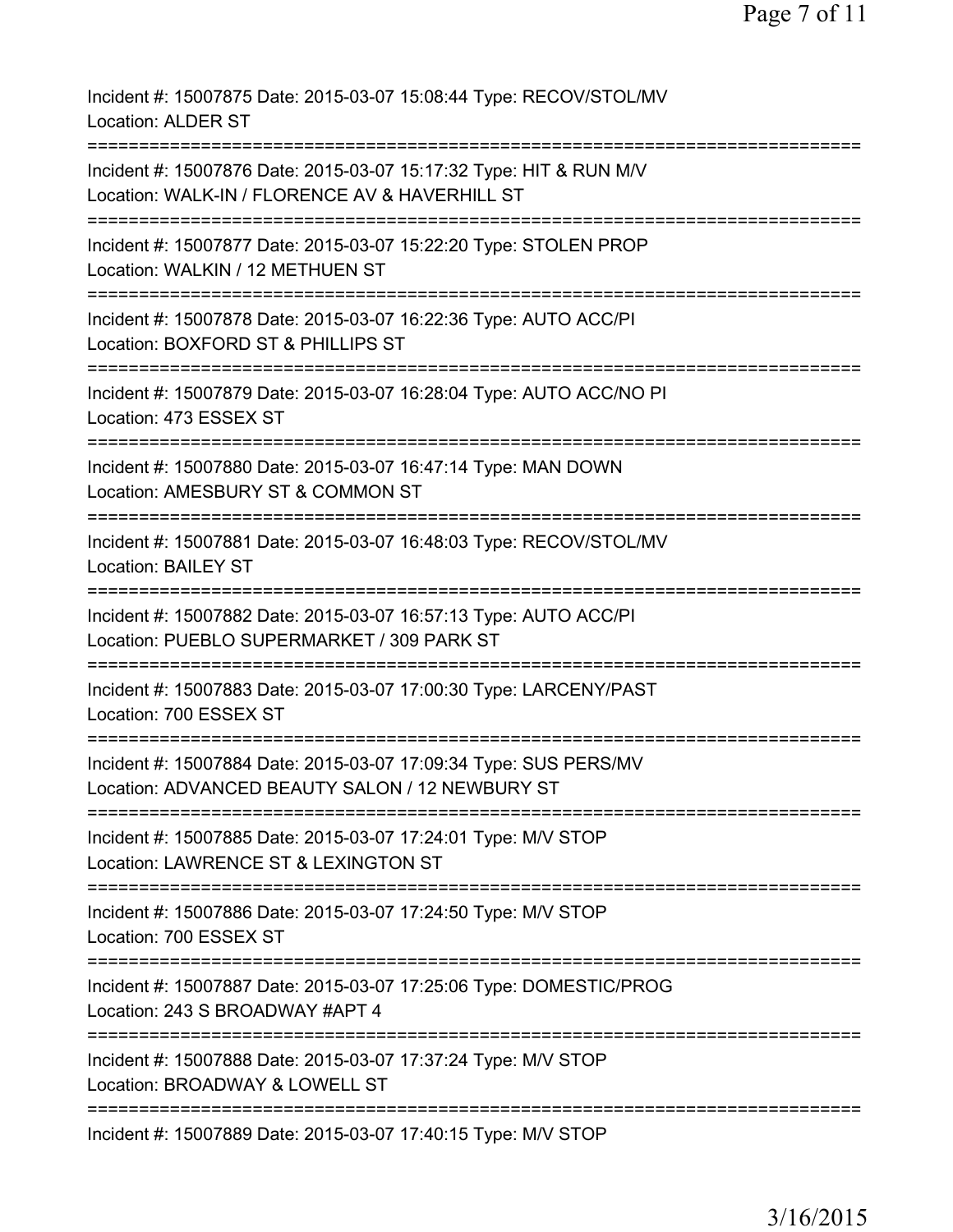| Location: 255 ESSEX ST                                                                                                                             |
|----------------------------------------------------------------------------------------------------------------------------------------------------|
| Incident #: 15007890 Date: 2015-03-07 17:46:44 Type: M/V STOP<br>Location: 255 ESSEX ST                                                            |
| Incident #: 15007891 Date: 2015-03-07 17:48:02 Type: WARRANT SERVE<br>Location: DAYBREAK SHELTER / 19 WINTER ST                                    |
| Incident #: 15007892 Date: 2015-03-07 17:51:06 Type: M/V STOP<br>Location: SUPERIOR CLEANERS / 37 ESSEX ST<br>:=================================== |
| Incident #: 15007893 Date: 2015-03-07 17:51:39 Type: INVEST CONT<br>Location: 157 NEWBURY ST                                                       |
| :=================================<br>Incident #: 15007894 Date: 2015-03-07 17:57:38 Type: M/V STOP<br>Location: 391 LOWELL ST                     |
| Incident #: 15007895 Date: 2015-03-07 18:00:32 Type: M/V STOP<br>Location: HAVERHILL ST & MAY ST                                                   |
| Incident #: 15007896 Date: 2015-03-07 18:03:10 Type: M/V STOP<br>Location: 255 ESSEX ST                                                            |
| Incident #: 15007897 Date: 2015-03-07 18:03:57 Type: M/V STOP<br>Location: HAVERHILL ST & OXFORD ST                                                |
| Incident #: 15007898 Date: 2015-03-07 18:15:05 Type: M/V STOP<br>Location: AVON ST & JACKSON ST                                                    |
| Incident #: 15007899 Date: 2015-03-07 18:18:18 Type: M/V STOP<br>Location: S BROADWAY & SHATTUCK ST                                                |
| Incident #: 15007900 Date: 2015-03-07 18:30:31 Type: M/V STOP<br>Location: BERKELEY ST & E HAVERHILL ST                                            |
| Incident #: 15007901 Date: 2015-03-07 18:32:05 Type: DOMESTIC/PAST<br>Location: JACKSON ST & PARK ST                                               |
| Incident #: 15007902 Date: 2015-03-07 18:38:02 Type: M/V STOP<br>Location: HAMPSHIRE ST & LOWELL ST                                                |
| Incident #: 15007903 Date: 2015-03-07 18:38:19 Type: MEDIC SUPPORT<br>Location: 26 HILLSIDE AV #APT 1                                              |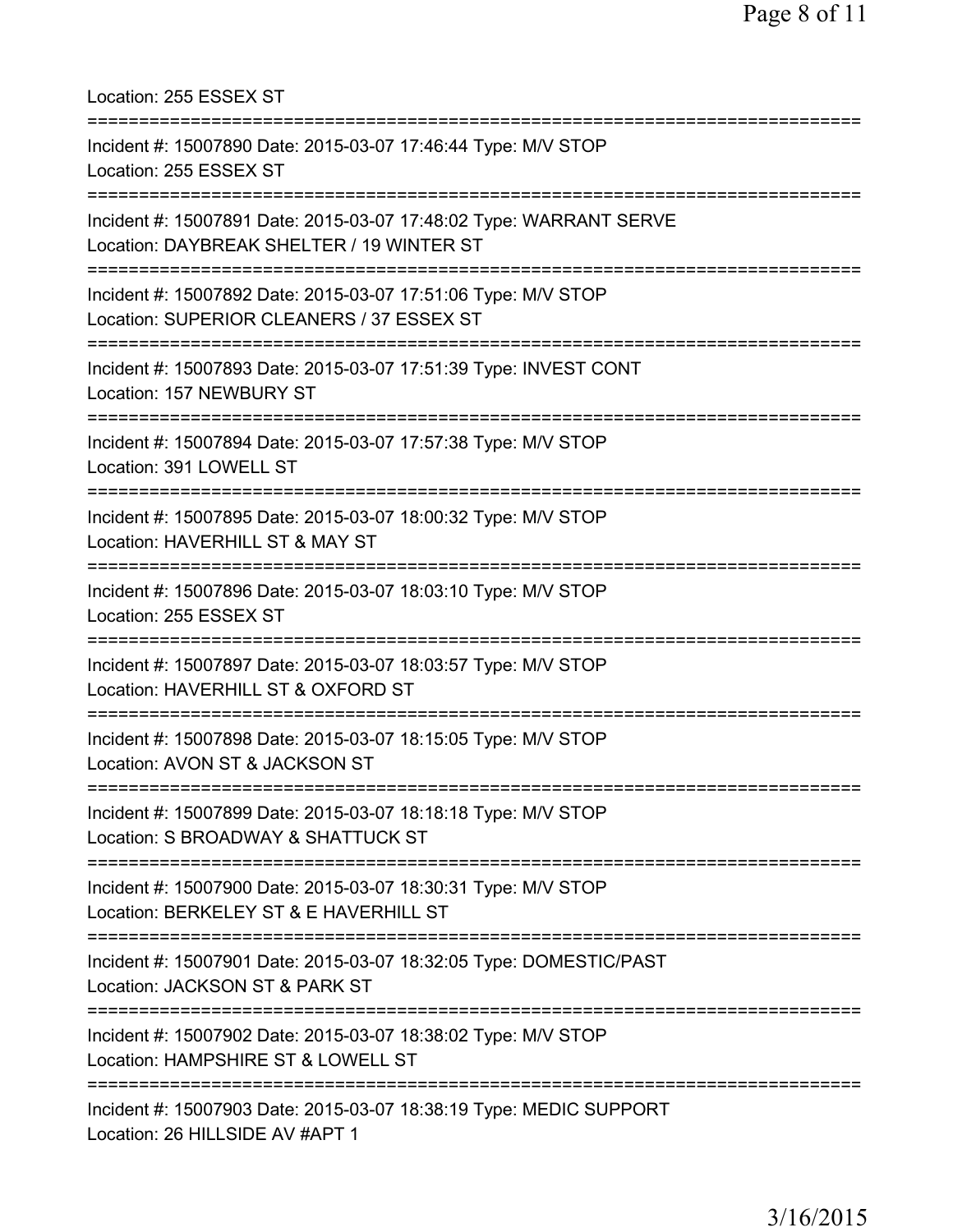| Incident #: 15007904 Date: 2015-03-07 18:42:00 Type: NOTIFICATION<br>Location: 8 CHELMSFORD ST FL 1STFL<br>===========================  |
|-----------------------------------------------------------------------------------------------------------------------------------------|
| Incident #: 15007905 Date: 2015-03-07 18:55:25 Type: M/V STOP<br>Location: CAMBRIDGE ST & S UNION ST<br>=============================== |
| Incident #: 15007906 Date: 2015-03-07 18:56:33 Type: THREATS<br>Location: 54 FOSTER ST                                                  |
| Incident #: 15007907 Date: 2015-03-07 19:01:27 Type: SUS PERS/MV<br>Location: MARKET BASKET / 700 ESSEX ST                              |
| Incident #: 15007908 Date: 2015-03-07 19:09:21 Type: M/V STOP<br>Location: CANAL ST & UNION ST                                          |
| Incident #: 15007910 Date: 2015-03-07 19:32:14 Type: NOISE ORD<br>Location: 63 MAPLE ST<br>=====================================        |
| Incident #: 15007909 Date: 2015-03-07 19:34:06 Type: M/V STOP<br>Location: BRADFORD ST & HAMPSHIRE ST                                   |
| Incident #: 15007911 Date: 2015-03-07 20:03:49 Type: M/V STOP<br>Location: BROADWAY & CONCORD ST<br>============================        |
| Incident #: 15007912 Date: 2015-03-07 20:06:13 Type: DISTURBANCE<br>Location: 41 SARGENT ST                                             |
| Incident #: 15007913 Date: 2015-03-07 20:23:43 Type: DOMESTIC/PROG<br>Location: 102 NEWTON ST                                           |
| ---------------------------------<br>Incident #: 15007914 Date: 2015-03-07 20:23:50 Type: MV/BLOCKING<br>Location: 4 MARIE LN           |
| Incident #: 15007915 Date: 2015-03-07 20:30:53 Type: AUTO ACC/NO PI<br>Location: COMMUNITY AV & HAVERHILL ST                            |
| Incident #: 15007916 Date: 2015-03-07 20:34:30 Type: TOW OF M/V<br>Location: 102 COMMON ST                                              |
| Incident #: 15007917 Date: 2015-03-07 20:37:03 Type: AUTO ACC/NO PI<br>Location: COMMUNITY AV & HAVERHILL ST                            |
|                                                                                                                                         |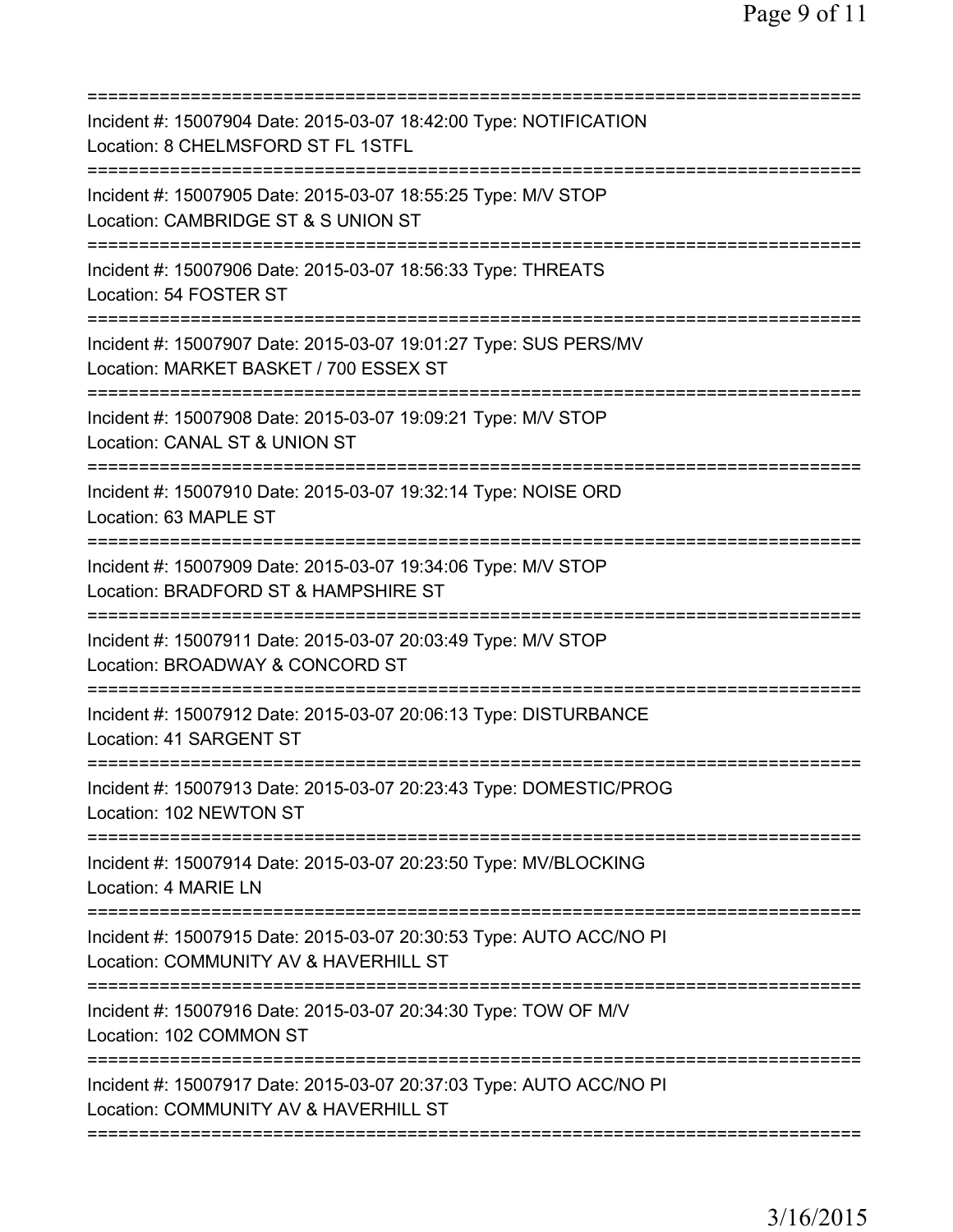| Incident #: 15007918 Date: 2015-03-07 20:38:18 Type: ALARM/HOLD<br>Location: HAFFNERS GAS STATION / 262 LAWRENCE ST                            |
|------------------------------------------------------------------------------------------------------------------------------------------------|
| Incident #: 15007919 Date: 2015-03-07 20:43:29 Type: UNWANTEDGUEST<br>Location: ELKS LODGE / 652 ANDOVER ST                                    |
| Incident #: 15007920 Date: 2015-03-07 20:47:00 Type: MAN DOWN<br>Location: PEMPERTON PARK & BY SCHOOL BUSES                                    |
| Incident #: 15007921 Date: 2015-03-07 20:52:35 Type: NOISE ORD<br>Location: 34 GREENFIELD ST                                                   |
| Incident #: 15007922 Date: 2015-03-07 21:02:03 Type: ALARM/BURG<br>Location: CHIN CHIN ORIENTAL / 603 S UNION ST                               |
| Incident #: 15007923 Date: 2015-03-07 21:06:02 Type: HIT & RUN M/V<br><b>Location: HAVERHILL ST</b><br>======================                  |
| Incident #: 15007924 Date: 2015-03-07 21:28:05 Type: AUTO ACC/NO PI<br>Location: E HAVERHILL ST & HIGH ST                                      |
| Incident #: 15007925 Date: 2015-03-07 21:29:40 Type: M/V STOP<br>Location: DURHAM ST & S BROADWAY<br>======================<br>=============== |
| Incident #: 15007926 Date: 2015-03-07 21:34:56 Type: M/V STOP<br>Location: BROADWAY & LOWELL ST                                                |
| Incident #: 15007927 Date: 2015-03-07 22:00:25 Type: ALARM/BURG<br>Location: SILVA RESD / 102 DAWES ST                                         |
| Incident #: 15007930 Date: 2015-03-07 22:02:15 Type: GEN OFFENCES<br>Location: 210 WATER ST                                                    |
| Incident #: 15007928 Date: 2015-03-07 22:12:52 Type: M/V STOP<br>Location: CARVER ST & MERRIMACK ST                                            |
| Incident #: 15007929 Date: 2015-03-07 22:20:50 Type: FIGHT<br>Location: 550 BROADWAY                                                           |
| Incident #: 15007931 Date: 2015-03-07 22:30:48 Type: M/V STOP<br>Location: ANDOVER ST & BROOKFIELD ST                                          |
| Incident #: 15007932 Date: 2015-03-07 22:34:16 Type: DISTURBANCE                                                                               |